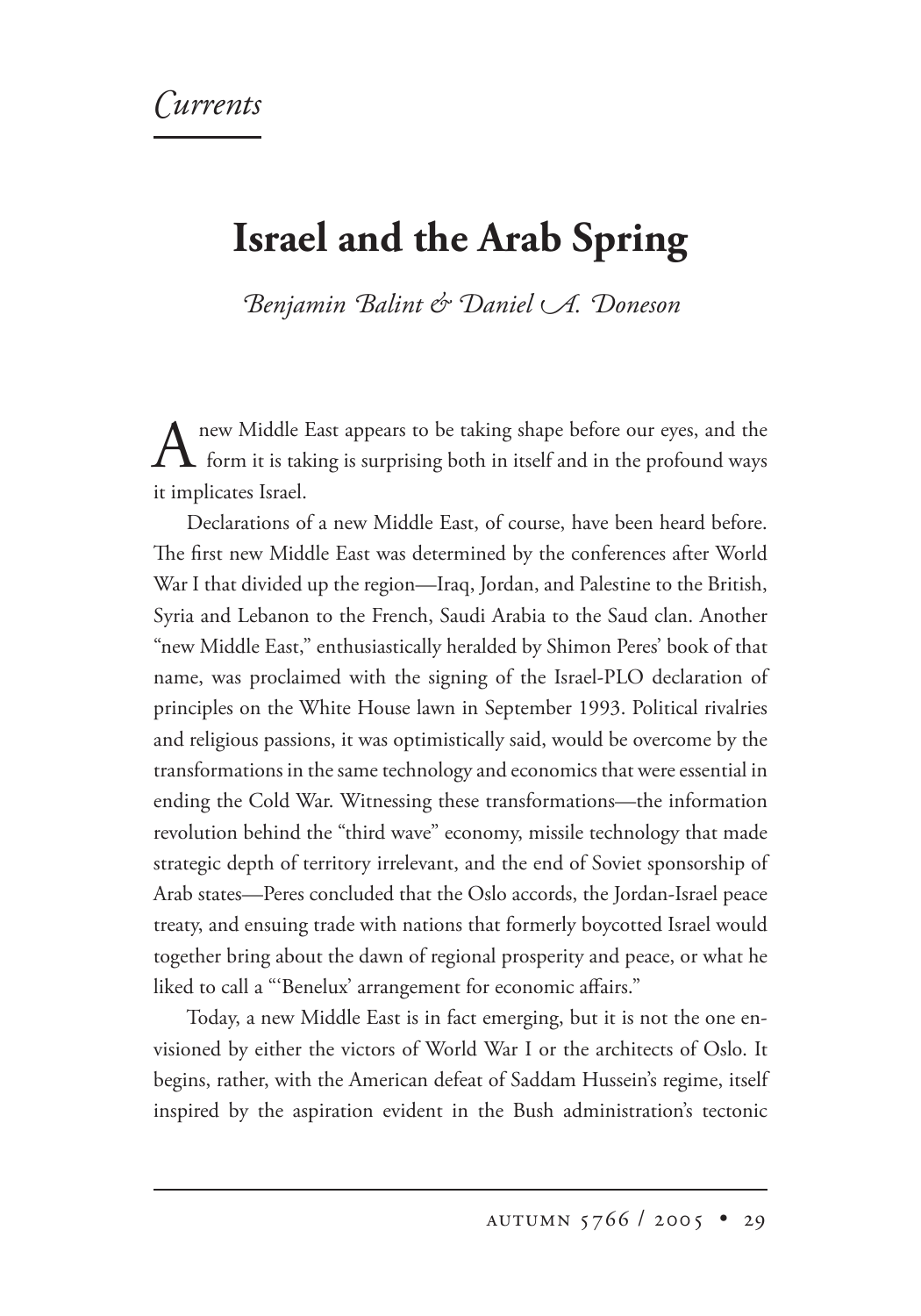policy shift after 9/11: To spread freedom to Middle Eastern peoples living under tyrannical, terror-feeding regimes. At the heart of what has come to be called the Bush Doctrine—articulated in the president's speech to a joint session of Congress on September 20, 2001, his State of the Union address of January 2002, his remarks on the Middle East that June, and the launch of the Middle East Partnership Initiative that December—lies the ambition to cultivate democracy in the Middle East so as to strike at the roots of terrorism.

Since then, a tempest has been gathering in the Arab world: The historic January 30, 2005 elections in post-Saddam Iraq; shortly thereafter municipal elections in Saudi Arabia and presidential and local elections in the post-Arafat Palestinian Authority; massive protests in Beirut after the assassination of former prime minister Rafiq Hariri, resulting in Syria's withdrawal of its 14,000 troops from Lebanon and the first elections there in three decades in the absence of Syrian forces; Egypt's first multiparty presidential elections this September; under the banner of *kifaya* ("Enough!"), crowds protesting President Hosni Mubarak's twenty-four-year rule; the announcement this July from Gamal Mubarak, Hosni Mubarak's 42-year-old son, that for the first time the ruling National Democratic Party's leaders at both the central and regional levels would be choosing the party's presidential nominee; the decision in Kuwait's parliament this May to grant women the right to vote and run for office; Oman's first full-suffrage elections held in October 2003; Qatar's adoption of a new constitution in September 2004 granting greater political rights; Bahraini elections for municipal councils in May 2002 and for the lower house of parliament that October—the first elections held in that country in 28 years; and King Abdullah's December 2003 speech calling on his government to make "radical changes" aimed at turning Jordan into "a modern, democratic country."

Electoral reforms, which in and of themselves do not a liberal democracy make, are simply the most obvious signs of a profound shift in attitude. And yet, Saad Eddin Ibrahim, the well-known Egyptian democracy activist, argued last year that the prospects for democracy in the Middle East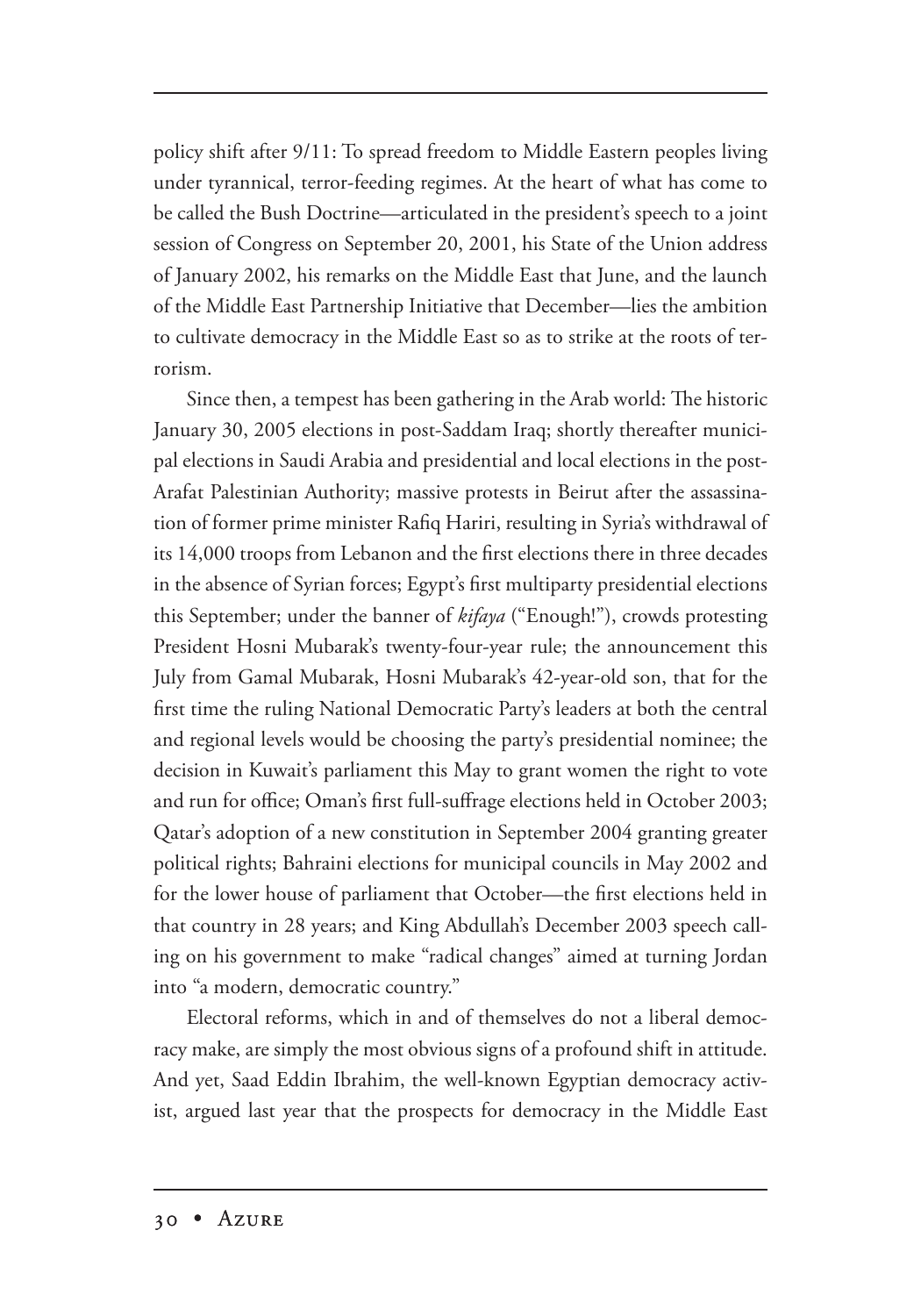have never been so bright. In 2002 and 2003, the United Nations' *Arab Human Development Report,* written by Arab intellectuals, included ardent calls for democratic change as necessary to revitalizing Arab society. And the latest survey by the Pew Global Attitudes Project, conducted among nearly 18,000 people in 17 countries this spring and published this June, finds that large and growing majorities in Morocco (83 percent), Lebanon (83 percent), and Jordan (80 percent) say democracy can work well, and not just in the West.

We should have no illusions about the fragility of some of these advances, or about the degree to which those in the more fervently theocratic quarters of the Arab world bristle at the very notion of democracy, which they consider a Western heresy. Some Arab countries, like Libya, Saudi Arabia, Syria, and Tunisia, are highly authoritarian, while others—like Morocco and Lebanon—are much less so. Some of these changes, moreover, reflect genuine, popular dissent, while others are cosmetic, top-down reforms accepted only under foreign pressure or as exercises in public relations. Indeed, it is too early to tell to what degree they together represent the early stages of a domino effect, or whether the United States will feel the need to "push" the dominos itself. But it is just as clear that in these tentative moves toward expanded political participation, political realities are shifting, and a new Middle East is emerging.

Although a great deal of attention has been paid to these transforma-<br>tions, surprisingly little has been devoted to Israel's role in the region's democratization—by which is meant not only free and fair elections, but also the institutions of liberty that protect individual rights of speech, property, and religion through a system of law not subject to arbitrary government manipulation. To the degree that attention *has* been devoted to the issue, it has tended to be monolithically skeptical—both about Israel's possible contributions to democratization and about democratization's possible advantages for Israel. Two contradictory fears are at work with regard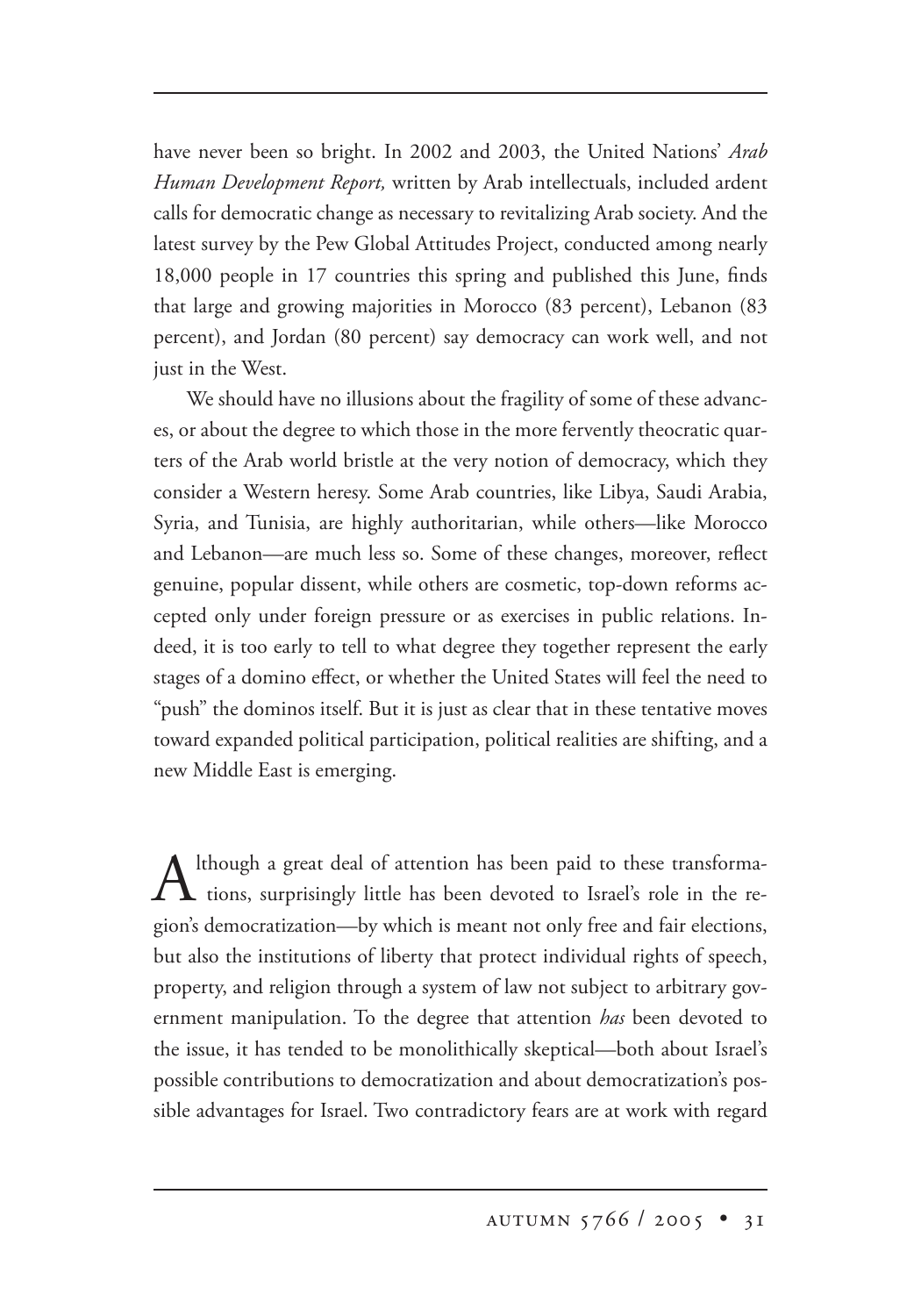to Arab democracy: On the one hand, that it cannot work; and on the other, precisely that it will.

 A common objection voiced by both Arab and Western critics of political reform is that, to put it simplistically, Israel—perceived as America's colonialist lackey—is bad for democratization. A campaign to promote democracy in the Middle East, they say, will be either futile or counterproductive without a Palestinian-Israeli peace settlement. Typical of this view is Arab League Secretary General Amr Moussa's statement in April 2004: "Nothing will change in the region if the Palestine question is not resolved fairly and justly."

A variant claim is that the Israeli-Palestinian conflict fuels anti-American sentiment among Arabs, which in turn impedes democratization. Thomas Carothers, a democracy expert at the Carnegie Endowment for International Peace, claims that restoring American credibility in the Arab world will be very difficult "without a substantial rebalancing of the U.S. approach to the Israeli-Palestinian conflict." Former U.S. national security adviser Zbigniew Brzezinski similarly contends that the United States must "define the substance of a peace settlement in the Middle East and then work energetically to put that agreement in place" so as to "give greater credibility" to its democracy initiative. In this way of thinking, the unresolved Israeli-Palestinian conflict, for which Israel is often held to be primarily responsible, perpetuates a climate that inhibits political reform.

But after the fall of Saddam, the Iraqi elections, and the constitutional convention there, the view that American credibility in the Middle East primarily depends on the Arab-Israeli conflict is no longer tenable. That credibility, rather, is now bound far more tightly to the results of the efforts of the Iraqi people, working with the Americans, to found a new constitutional regime in the heart of the Middle East. The wisdom of the policy, of course, can ultimately be proven only retrospectively. But if the American strategy in Iraq succeeds, Arab peoples will take notice. Nothing succeeds like success.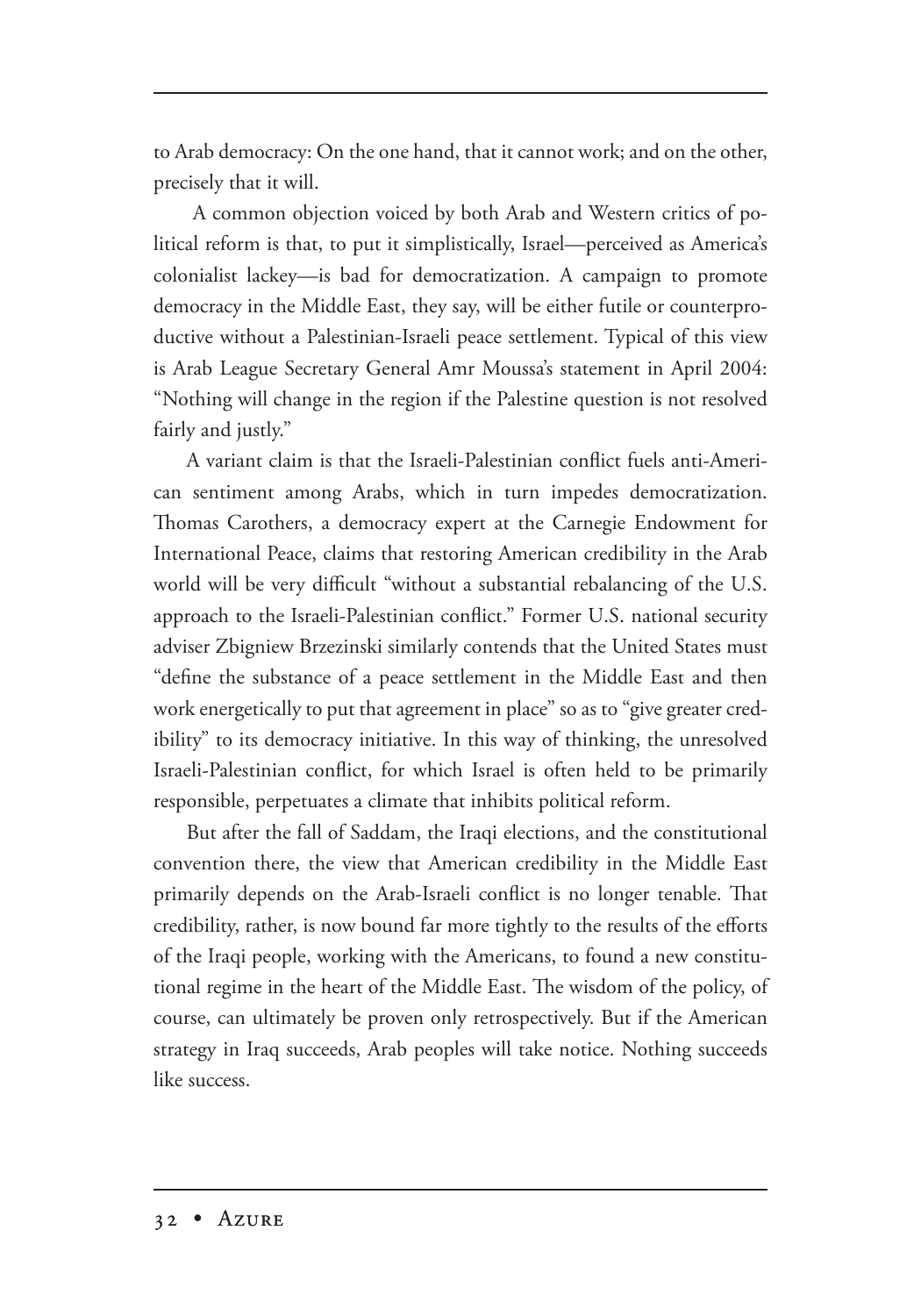There is little truth, moreover, to the claim that democratization in the region is in any way held hostage by the Palestinian issue, which in many cases is simply a pretext offered by Arab autocrats to preserve their rule. This is why in Syria, for instance, commitment to the Palestinian cause remains a central pillar of Ba'ath party doctrine, and in Egypt it is used to prop up the Mubarak regime. According to this logic, if there were no Israel, the regions' Arab states would already be democratic, or at least well along the path to liberalization. The main impediment to Arab democratization is not Israeli behavior but the unfree nature of Arab regimes themselves.

If the first group of skeptics asks whether Israel is good for Arab democracy,<br>a second asks whether the prospect of Arab democracy is good for Israel. a second asks whether the prospect of Arab democracy is good for Israel. Subscribing to the classic realist doctrine's faith in the paramount importance of strategic stability, they answer that it is not. Promoting democracy in the Arab world is counterproductive, it is said, because democratic Arab regimes are likely to adopt a more hostile position toward the Jewish state. Such critics frequently point to the overwhelming victory in Algeria's first parliamentary elections in December 1991 of the militant Islamic Salvation Front (which prompted the military to seize power and annul the results) as an example of Arab democracy gone dangerously awry. Here too, Arab dictators themselves encourage this belief, insisting that nascent democracies emerging from a long period of dictatorship are often politically unstable. "If we open the door completely before the people, there will be chaos," Hosni Mubarak explained in March 2004.

Yet much of the naysaying about Arab democratization comes from within Israel itself. Indeed, Israeli scholars and public figures, anxious to preserve a more or less stable status quo, rarely discuss Arab democratization, and when they do, it is treated as a product of American naïveté. Yossi Alpher, for instance, former director of the Jaffee Center for Strategic Studies, worries that "democratization appears to be strengthening pro-Iranian,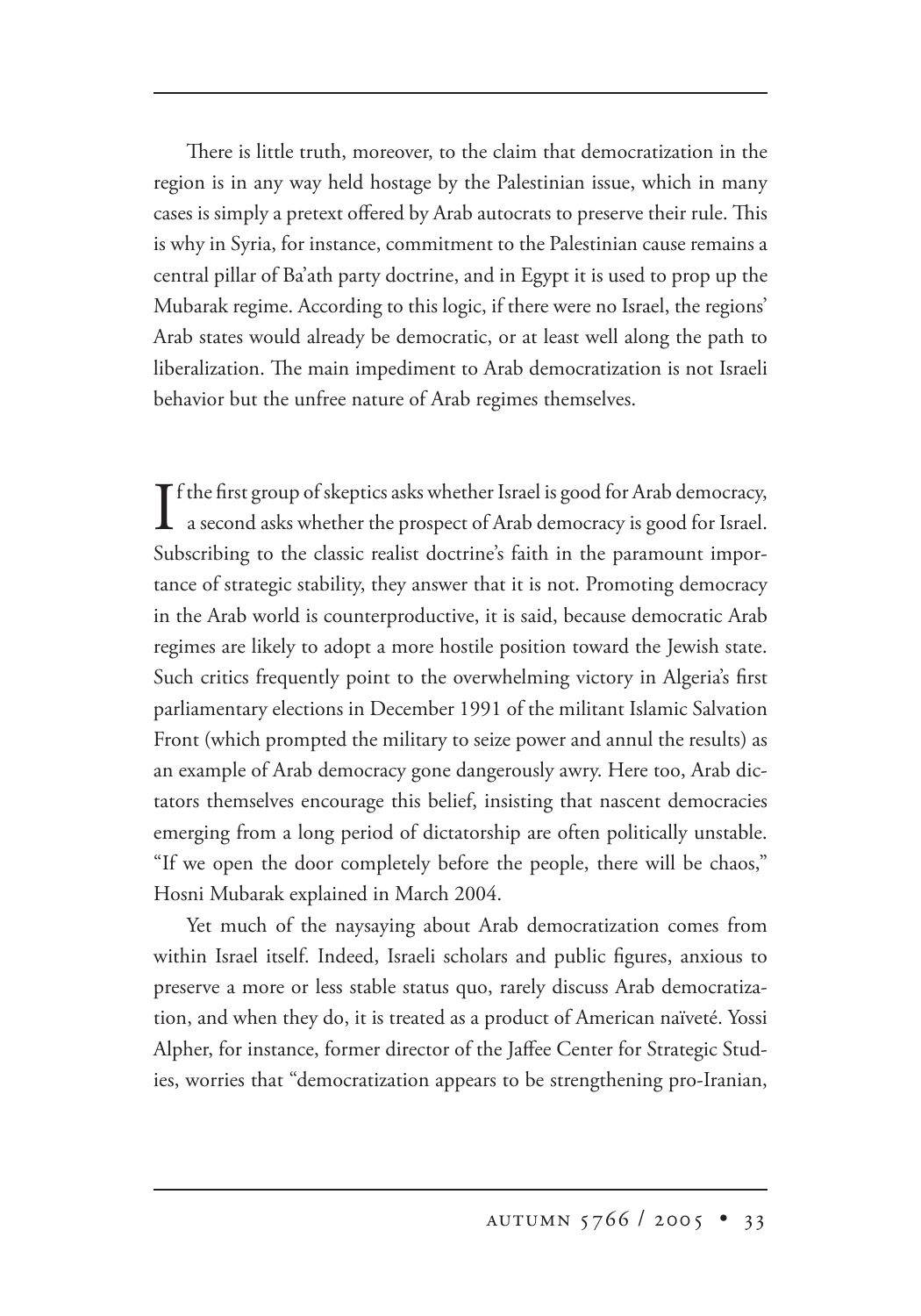militant Islamist parties and movements in Iraq, Palestine (Hamas), and potentially Lebanon (Hizballah)." Yehezkel Dror, elder statesman of Israeli political scientists, adds:

Let's assume a quick democratization of Egypt and Jordan. Will it strengthen their peace with Israel? Certainly not. The ruling elites understand the need for peace with Israel. But the public in the streets, the masses in the marketplaces, definitely do not.

But perhaps the most eloquent articulation of realist worries in Israel comes from Efraim Halevy, former head of the Mossad and director of the Hebrew University's Center for Strategic and Policy Studies. In many countries of the region, he has argued,

an attempt at Iraqi-style democratization will place power in the hands of religious-tribal entities, while in others it will topple regimes that identify with the United States and with the West in general. . . . It is highly doubtful that dressing Middle Eastern countries in democratic garb. . . will help them in their fateful battle against al-Qaida and similar groups.

This attitude is not entirely surprising, of course. The aim of Israeli foreign policy has always been to survive in an intensely hostile neighborhood, not to "gentrify" that neighborhood by spreading liberty and democracy.

 $\sum$ <sup>n</sup> several crucial counts, however, these skeptics are wrong. To begin with, they fail to take into account the extent to which extremist Islamic movements are in fact fueled by the Arab world's authoritarian political climate itself. If the government monopolizes the public square, Islamism retains the allure of purity and the power of protest politics. Governments must open up a genuine public square to allow non-Islamists to make their case against the state so that Islamists no longer monopolize the language of protest and are progressively marginalized. Hence moves toward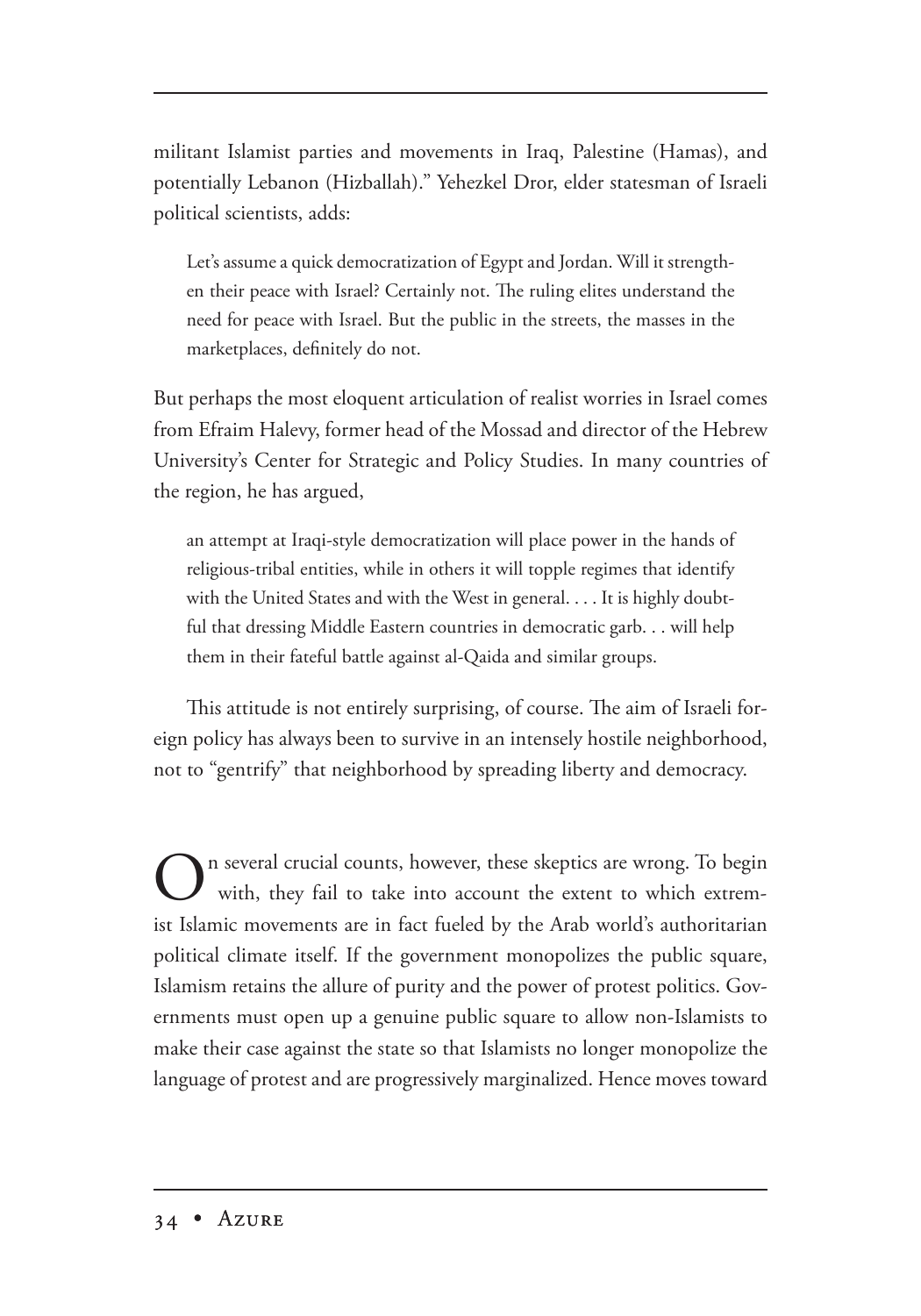democracy in the Arab world may be vital steps toward marginalizing Islamist extremists and delegitimizing political violence.

The skeptics also underestimate the stability democratization in Arab states may yield in the long term. This is not the place to rehearse the arguments that democracies tend to recognize the legitimacy of other democracies, to avoid going to war with one another, and thus to contribute to stability. Such arguments have been convincingly advanced recently in *e Democracy Advantage: How Democracies Promote Prosperity and Peace*, by Morton Halperin et al., and in Natan Sharansky's *The Case for Democ*racy: The Power of Freedom to Overcome Tyranny and Terror. In Sharansky's memorable formula: "So-called stability brought by dictators brings about long-term instability." Bush put it equally memorably in November 2003. "Sixty years of Western nations' excusing and accommodating the lack of freedom in the Middle East," he said, "did nothing to make us safe, because in the long run, stability cannot be purchased at the expense of liberty."

The typical realist objection to Arab democratization is that elections in Arab countries are all too often corrupt or go unrepeated; that Arab democracy simply means "one man, one vote, one time." In Iran, ousting the Shah made way for an election, which in turn enabled the mullahs to destroy democracy. Yasser Arafat rigged an election in 1996 and we had to await his death for another. Algeria's 1991 elections provoked a military coup and then civil war. Still, even these depressing scenarios are illuminating. The mere fact, for instance, that the mullahs in Iran were elected places on them a burden of legitimacy that even a "moderate" regime like that of the Saudis cannot attain. In an Arab democracy, even a subverted one, citizens are more likely to place the blame for failures with their own leaders, rather than with Israel or the West.

 Besides these strategic considerations, much of the skepticism of Arab democratization is driven by the notion that Arab culture is incompatible with democracy. But Israel's granting to its Arab citizens the full spectrum of democratic rights seems to refute what Bush has in another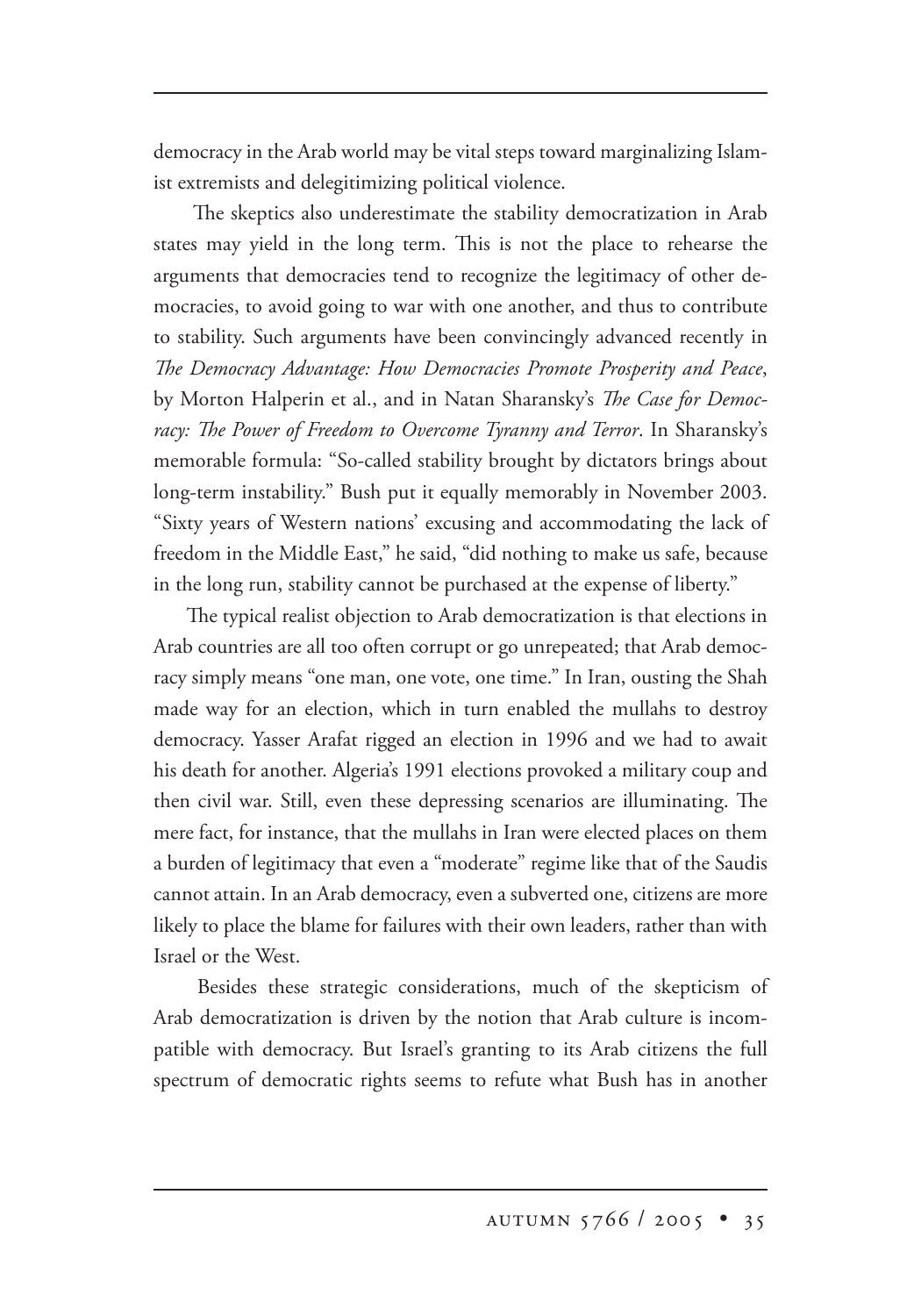context called the "soft bigotry of low expectations." Israel's example—its 1.2 million Arab citizens are currently represented by three Arab parties with eight Knesset members—contradicts the view that democracy is somehow incompatible with Arab culture, a notion that is as false as it is fundamental to skepticism of Arab democratization. Such skepticism is often rooted in an *idée fixe*: Arab culture has always been prone to "oriental despotism." But Bernard Lewis had it right in a recent issue of *Foreign Affairs*: "To speak of dictatorship as being the immemorial way of doing things in that part of the world is simply untrue. It shows ignorance of the Arab past, contempt for the Arab present, and unconcern for the Arab future."

Beyond these arguments from hope, however, which offer reasons to believe that democratization will ultimately bring about a regional climate less inimical to Israel than today's, there is also the argument from what we might call a "new realism." Halevy and the realists who, relying on a pre-9/11 paradigm, refuse to admit the new strategic reality, have thereby lost touch with a consequence of that reality: The old bargain—stability purchased at the expense of liberty—no longer works at a time when nonstate actors terrorize New York, London, and Madrid. They do not see that the attempt to found a democracy in the Arab Middle East is meant to counter the old choice between two now-unacceptable alternatives: Corrupt Western-leaning autocracy and Islamist extremism. They fail to recognize, in other words, the "dark side of globalization" that the 9/11 attacks revealed. If Oslo was premised on a utopian hope in the bright possibilities of globalization as a technological solution to the Arab-Israeli conflict, 9/11 laid bare the dark possibilities of the new technologies that served as "force multipliers," enabling a ragtag band of terrorists to inflict immense harm on the world's most powerful country. Bin Laden and his minions revealed that the risks in giving democracy a chance in the Arab world are now far more manageable than the risks of not doing so.

Democratic self-government—liberty and equality and the rights dependent on them—are ideals to which all people can aspire. The post-Iraq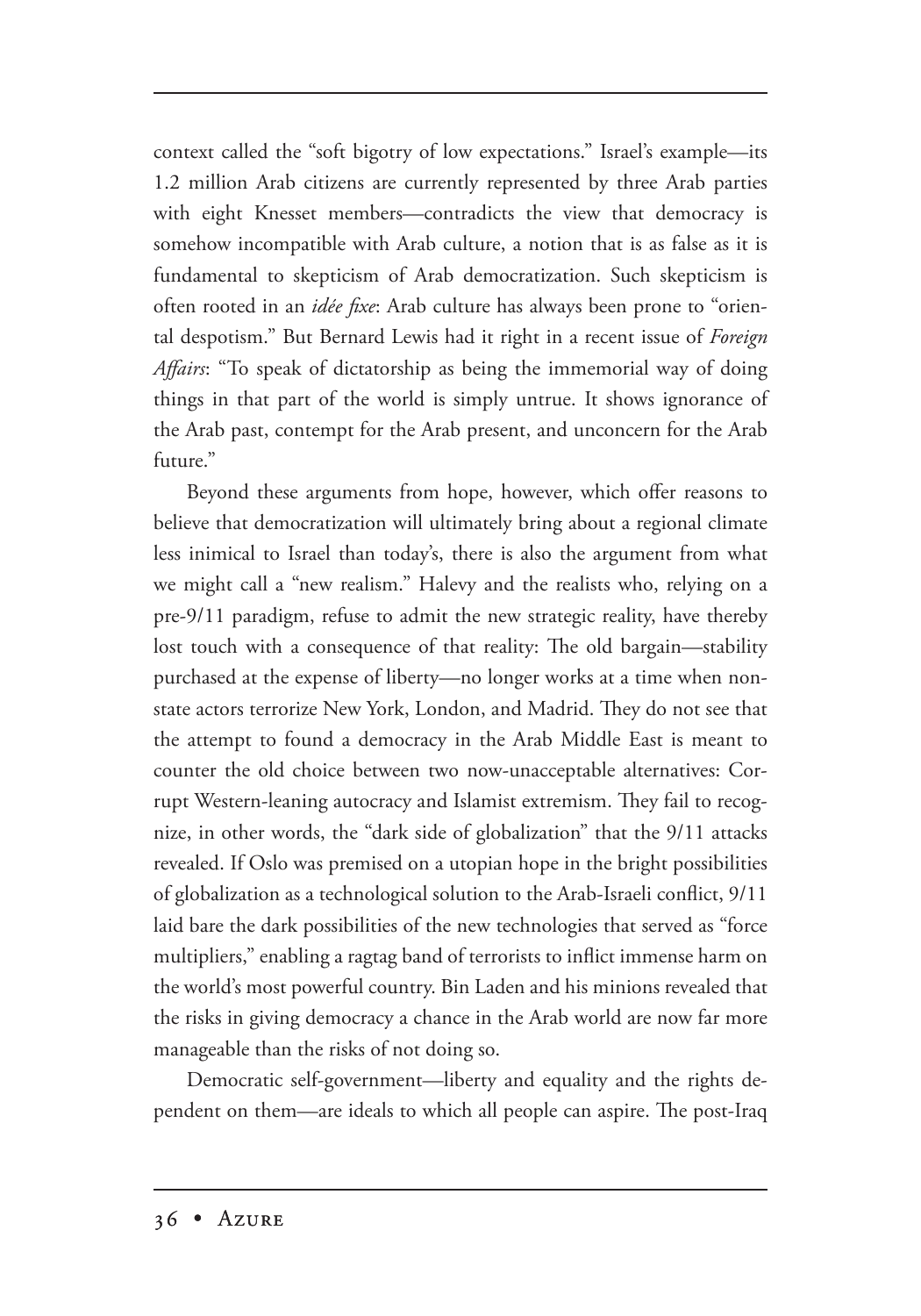Middle East and the American-led drive for democratization present Israel with the unique opportunity to seize an old argument with new urgency, and to present itself not merely as no impediment to regional democratization, but as an exemplary instance of it. In most cases, overt Israeli support of Arab reformers would only damn their cause. But a wise Israeli response to the burgeoning *pax democratica*, one that does not make the mistake of disdaining the American democracy initiative, can work to subtle but powerful effect. The world needs examples of Middle East democracy, and while the Americans work towards this goal with the Iraqis, Israel—undeterred by classical realists, cultural relativists, or isolationist leftists—should exemplify it in its treatment of its Arab citizens and demand it from the Palestinians, especially in post-Arafat and post-disengagement Gaza.

Such a salutary change in thinking would greatly benefit Israel. It would imply abandoning the kind of nearsighted realism that encouraged negotiations, covert or overt, with authoritarian regimes like Bashir Assad's in Syria and—even as the EU is renewing contacts with Hamas—would strengthen its resolve to avoid implicit legitimization of Hamas and Hezbollah by bargaining with their leaders. A revision of Israeli assumptions, moreover, would insure that the U.S.-Israel dialogue no longer at best ignores, and at worst disdains the subject of regional democratization, and in this way would insure that the U.S. and Israel are firmly on the same page. Finally, a measured jettisoning of its old skepticism—about its own exemplary character as much as about the desirability of Arab democratization—would allow Israel to link peace negotiations with domestic political reforms.

The time is ripe for the dissolution of the region's authoritarian status quo not only for reasons of politics, but also because of the much remarked-upon revolutions in technology, which play a crucial role in spreading the example of democracy. The technophiles forget that technology is morally neutral: Progress in technology and economy need not compel a corresponding progress in morals and politics. Globalization makes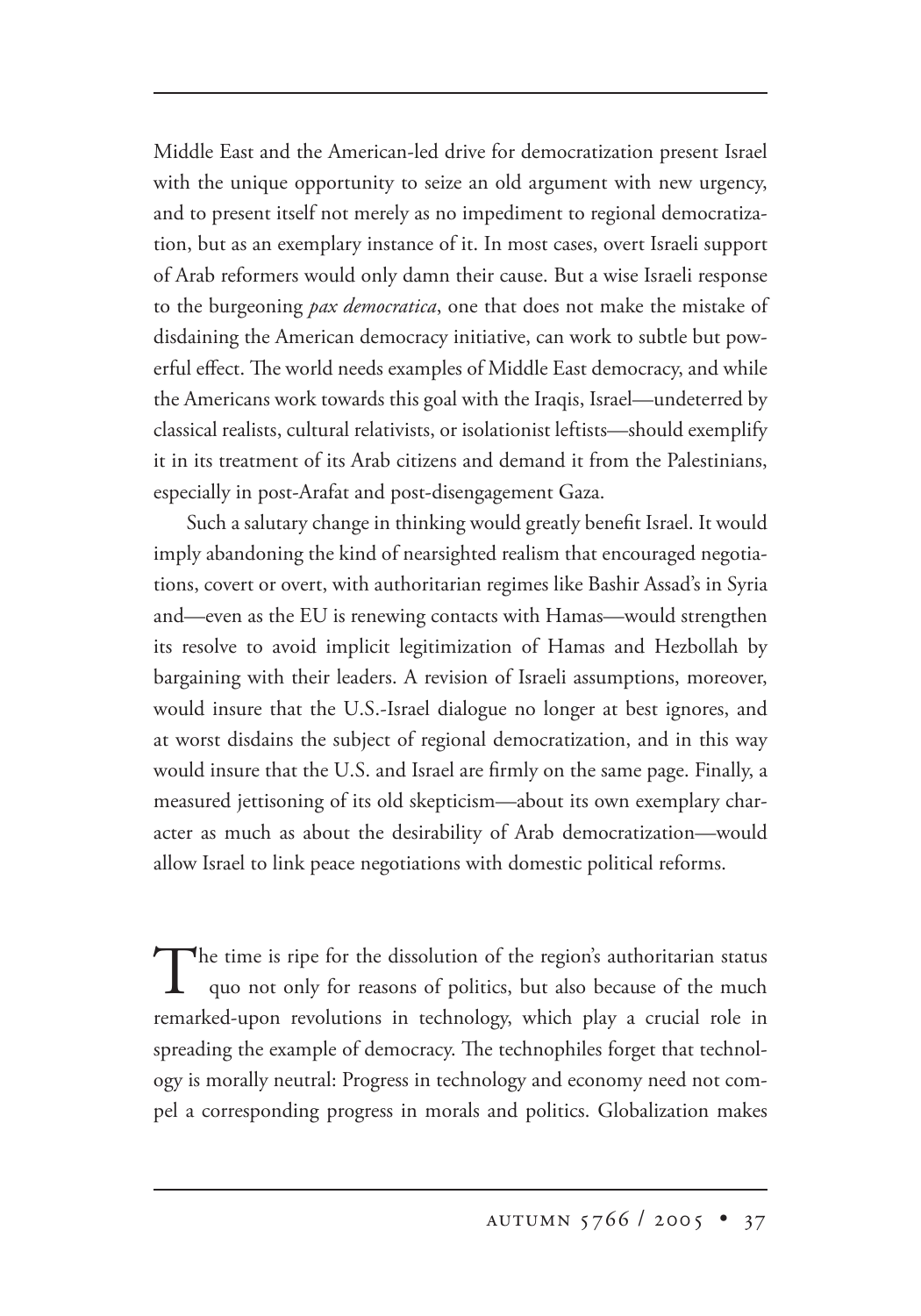possible global terror networks as surely as it facilitates networks of commerce and communication; the circulation of commodities, technologies, ideas, money, and people can aid networks of terror, as well as trade and travel. Moreover, the dissemination of the terrorist act by mass media amplifies its propagandistic effects and thus helps it achieve its political ends.

But while al-Qaida exploited the revolutions in technology that were to usher in Peres' wonderfully interconnected "new Middle East," Israel can harness the very same revolutions to promote democracy. And this is yet another sense in which the skeptics have it wrong. Just as the Soviet regime rested on the control of the production, distribution, and exchange of information—a control made untenable by the communications revolution the demise of Arab dictators could be determined in no small measure by technological transformations. Modern communications technologies place uncoerced means of expression, as well as new possibilities for seeing other points of view, at the disposal of ordinary people. If the old communications were monopolized by the reigning ideology, the new technologies resist such monopolization by virtue of their universal accessibility. The world is fast becoming a single echo chamber. Sights and sounds from the Iraqi elections, disseminated by television stations like al-Jazeera, amplified the "revolution of purple ink" that captured imaginations in Beirut and Cairo—but also in Damascus and Gaza.

Israel, the region's most potent example of freedom and democracy, has taken some first steps in this direction, but nothing approaching concerted policy. The Israel Broadcasting Authority, for instance, now offers an Arabic-language Middle East Satellite Channel. In 2001, the Israeli newspaper *Yediot Aharonot* launched ArabYnet, an Arabic translation of its popular Hebrew news website. ArabYnet today logs nearly a million unique monthly users, giving it the unlikely distinction of being one of the most visited sites in the Arab world. Saudi Arabia ranks first in the number of visitors, and 70 percent of the site's users have been traced to computer servers in North America, meaning that Arab citizens have bypassed their governments' attempts to block access.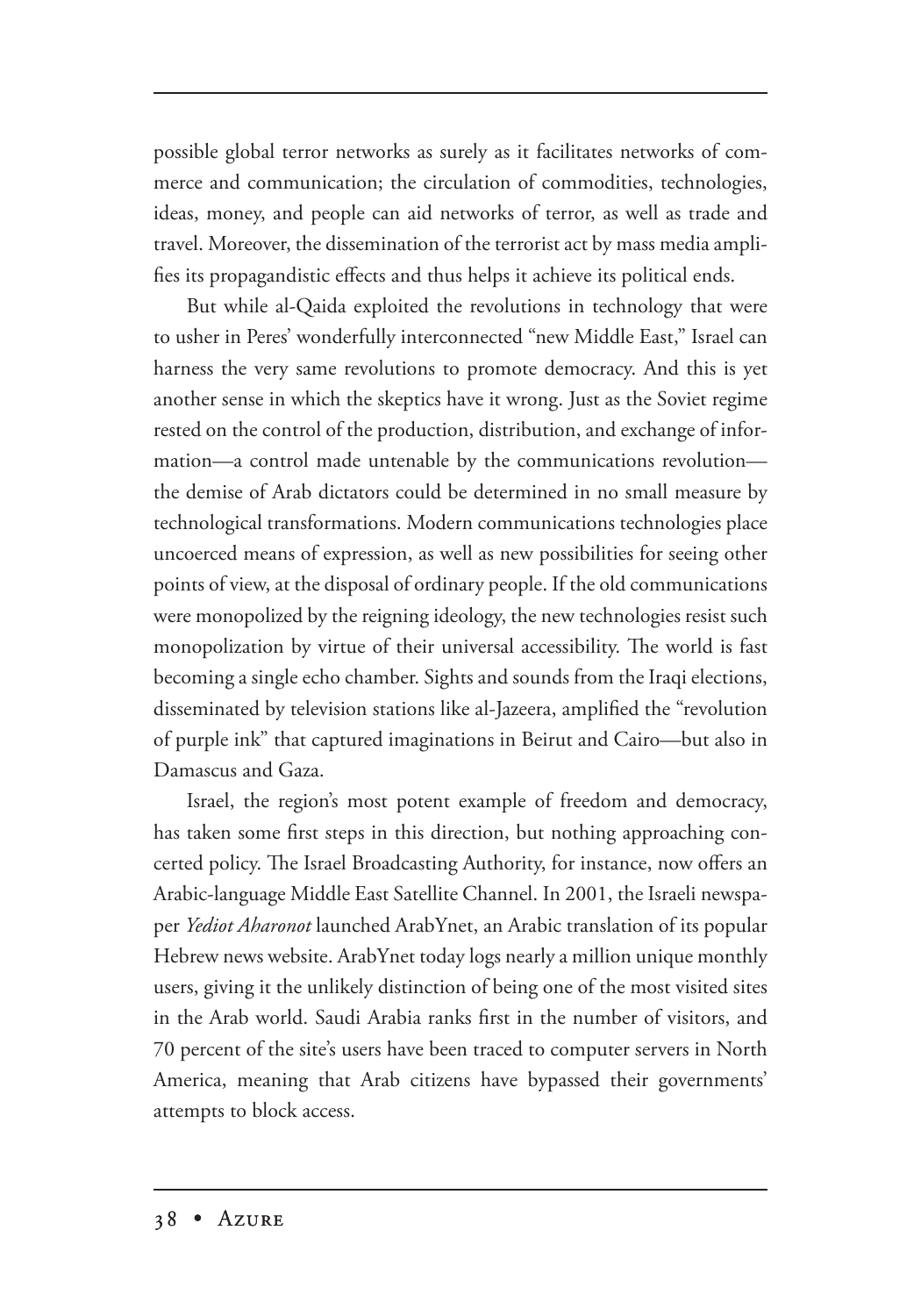Other opportunities have originated in the Arab world, allowing young people throughout the Middle East to tune in to Israeli television and see Israeli Arabs and Jews in spirited debate, regularly denouncing their own government's policies. Viewers who were once confined to tightly con-trolled state-run television now choose from multiple independent satellite services that influence public opinion in ways Arab governments have found it impossible to ignore. Today, 60 percent of Palestinians receive their news from satellite television. Al-Jazeera, with some 50 million viewers, airs Israeli Channel 2 together with CNN coverage from Israel for up to two hours at a time, at the height of the Intifada showing interviews with Israeli politicians almost daily. There were also broadcasts of policy debates in the Labor party, and the dissenting voice of an Israeli-Arab lawmaker criticizing the closing of a Muslim welfare society for suspected links with Hamas. According to Akram Khouzam, al-Jazeera's Moscow bureau chief: "For the first time, Arab viewers have seen representatives of Israel." These onlookers may be critical of what they see, but they see it nonetheless.

Indeed, the sights from this vibrant, proud democracy may already be having an effect. A December 2003 study conducted by the U.S. National Science Foundation found that 84 percent of West Bank Palestinians and 85 percent of Gaza residents agreed with the statement that democracy is the best form of government. According to a survey conducted by the Palestinian Center for Policy and Survey Research in Ramallah and published in June 2004, Palestinians in the territories view Israeli democracy as the preferred model for a future Palestinian state. According to Khalil Shikaki, the center's director, Palestinians rank Israeli democracy before Western democracies such as the United States, France, Germany, and others. "Despite the discrimination and injustice faced by Arab citizens," Hashem Abdel Rahman, the mayor of the Arab-Israeli city Umm el-Fahm has said, "the democracy and justice in Israel are better than the democracy and justice in Arab and Islamic countries." And amazingly, at the World Economic Forum in Jordan this May, over 700 leaders, mostly from the Middle East